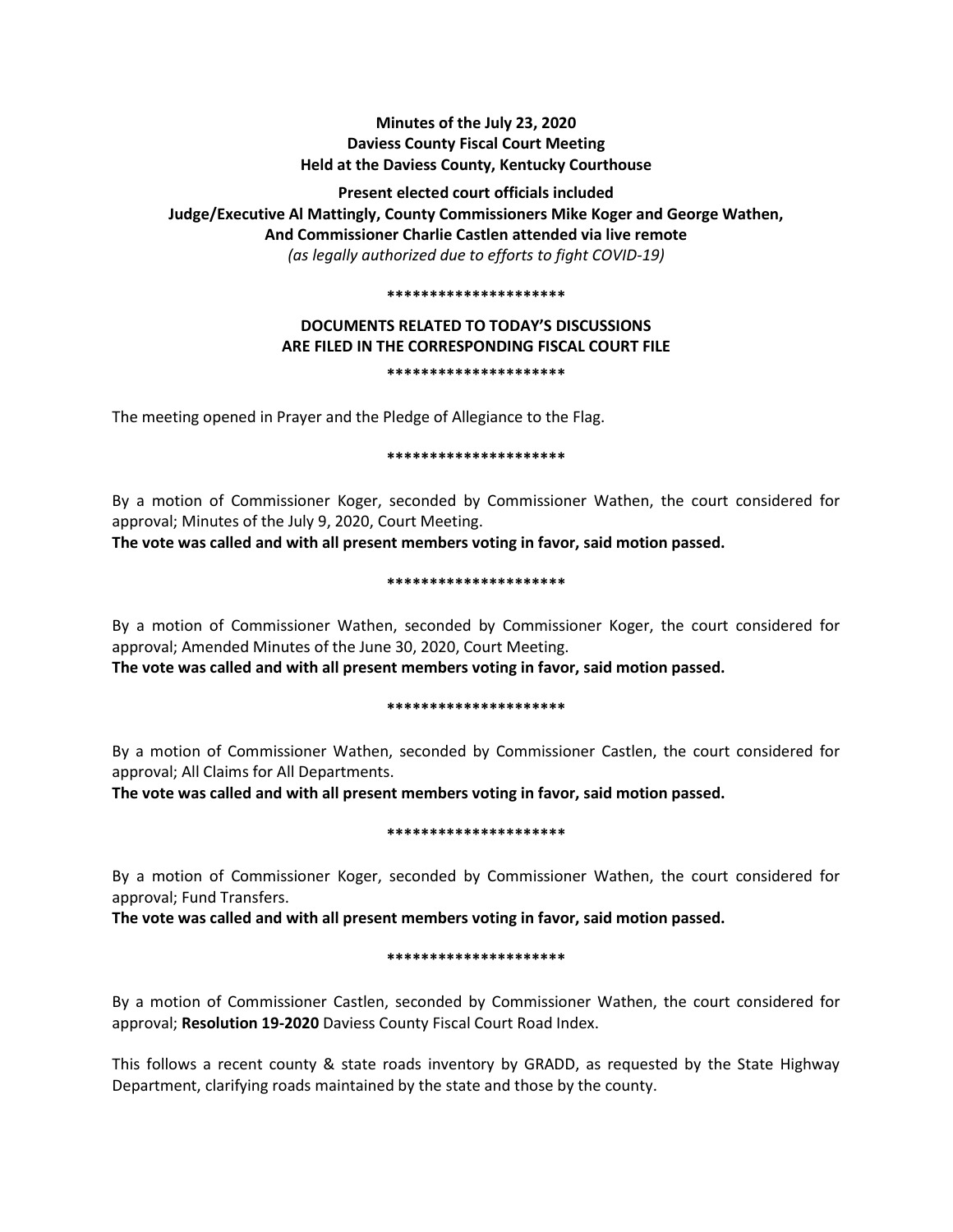**The vote was called and with all present members voting in favor, said motion passed.** 

### **\*\*\*\*\*\*\*\*\*\*\*\*\*\*\*\*\*\*\*\*\***

By a motion of Commissioner Wathen, seconded by Commissioner Koger, the court considered for approval; Interlocal Agreement with McLean County regarding Oost Road.

McLean County is preparing to have their portion of Oost Road resurfaced. This agreement allows them to resurface the entire road, which includes a 600-foot portion of Oost Road in Daviess County, which is in need of maintenance. Interlocal agreements between adjoining counties are normal and customary. The county will reimburse McLean County following improvements.

# **The vote was called and with all present members voting in favor, said motion passed.**

### **\*\*\*\*\*\*\*\*\*\*\*\*\*\*\*\*\*\*\*\*\***

By a motion of Commissioner Wathen, seconded by Commissioner Castlen, the court considered for approval; Lease Agreement with Commonwealth of Kentucky for Regional Real ID Office.

The Transportation Cabinet and Division of Real Properties with the State of Kentucky requested that the Fiscal Court offer options for housing a regional real ID office in Daviess County. The county proposed several potential locations. The state selected the Daviess County Operations Center for their regional service site. This agreement is to lease to the state 2,315 square feet and eighteen reserved parking spaces at the Operations Center to the Commonwealth for the real ID office. Fiscal Court will renovate the area per their desired layout and recoup the cost over the life of the lease. The lease is for an initial eight year period. Jordan Johnson and the county's legal department reviewed this agreement and approval was recommended.

Commissioner Wathen stated, "This is a big win for Daviess County." He noted that with Daviess County being selected as our region's regional office, this prevents local citizen from having to travel to another county to use the Real ID services. He stated, "Nice job."

Commissioner Castlen echoed Commissioner Wathen's comments.

# **The vote was called and with all present members voting in favor, said motion passed.**

## **\*\*\*\*\*\*\*\*\*\*\*\*\*\*\*\*\*\*\*\*\***

By a motion of Commissioner Wathen, seconded by Commissioner Koger, the court considered for approval; AmeriCorps Host Agency Agreement for EMA.

This annual agreement allows the county to participate in the AmeriCorps program, which provides an AmeriCorps employee that works 1,700 hours, annually. This agreement reflects a \$500 increase over last year's participating cost, totaling \$5,750.

**The vote was called and with all present members voting in favor, said motion passed.** 

**\*\*\*\*\*\*\*\*\*\*\*\*\*\*\*\*\*\*\*\*\***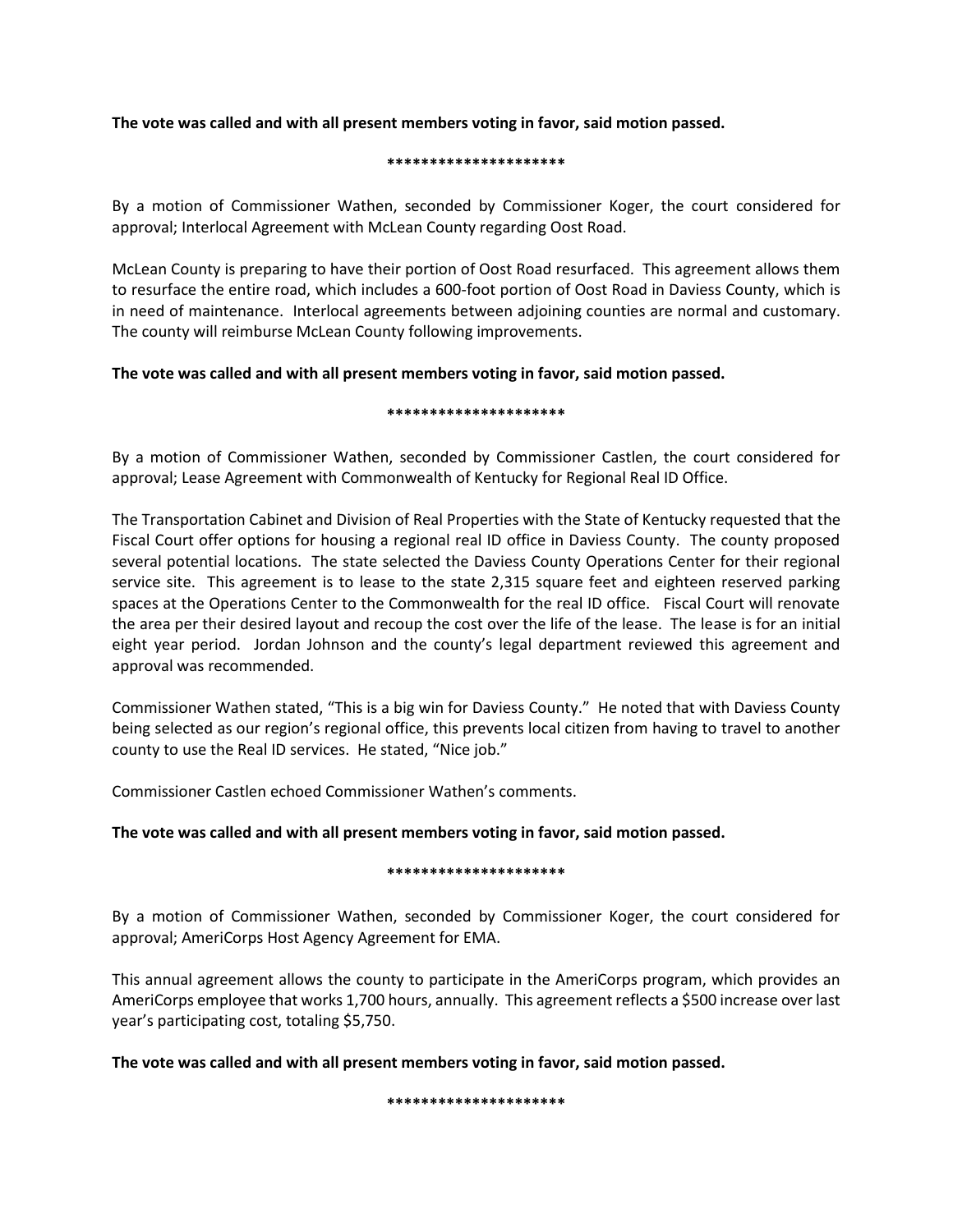By a motion of Commissioner Wathen, seconded by Commissioner Castlen, the court considered for approval; Award the following:

- **RFQ 06-2020:** Irrigation System Control Replacement at HFCP to Mower Medic, Inc. for \$17,393.25 This replaces the failing 2001 system's mechanism controller and decoders for the irrigation zones.
- **RFQ 07-2020:** One (1) New 14-foot Auger Spreader to IMPCO, Inc. for \$15,164.11
- **RFQ 08-2020:** (19 pallets) Trap & Skeet Targets to Mack's Prairie Wings for \$12,708.80

### **The vote was called and with all present members voting in favor, said motion passed.**

### **\*\*\*\*\*\*\*\*\*\*\*\*\*\*\*\*\*\*\*\*\***

By a motion of Commissioner Koger, seconded by Commissioner Wathen, the court considered for approval; Bond Release for Wynthrop Ridge, Unit 1.

**The vote was called and with all present members voting in favor, said motion passed.** 

### **\*\*\*\*\*\*\*\*\*\*\*\*\*\*\*\*\*\*\*\*\***

By a motion of Commissioner Castlen, seconded by Commissioner Wathen, the court considered for approval; **Second Reading of Ordinance #8-2020; KOC 530.14 (2020)** An Ordinance Amending KOC 530.13 (2015) Establishing Official Speed Limits for Roads Located within Daviess County, Kentucky.

### **Comments:**

No comments received.

**The vote was called and with all present members voting in favor, said motion passed.** 

### **\*\*\*\*\*\*\*\*\*\*\*\*\*\*\*\*\*\*\*\*\***

The **First Reading of Ordinance #09-2020; KOC 621.19 (2020)** was presented to the court relating to the Daviess County Road, Bridge and Street System.

### **Comments:**

County Engineer Mark Brasher reminded the court that annually, this ordinance serves to officially update and account for all county maintained roads, bridges and streets.

### **\*\*\*\*\*\*\*\*\*\*\*\*\*\*\*\*\*\*\*\*\***

## **Public Comments:**

David Smith reported having 2 non-specific Facebook Live posts regarding roads.

Judge Mattingly noted that most roads in the county needing repairs or maintenance don't belong to the county. Likely, they are state roads as he said the county does a good job keeping county roads maintained. However, he encouraged citizens to call their elected officials if they have questions or concerns pertaining to this or to other county issues or concerns.

#### **\*\*\*\*\*\*\*\*\*\*\*\*\*\*\*\*\*\*\*\*\***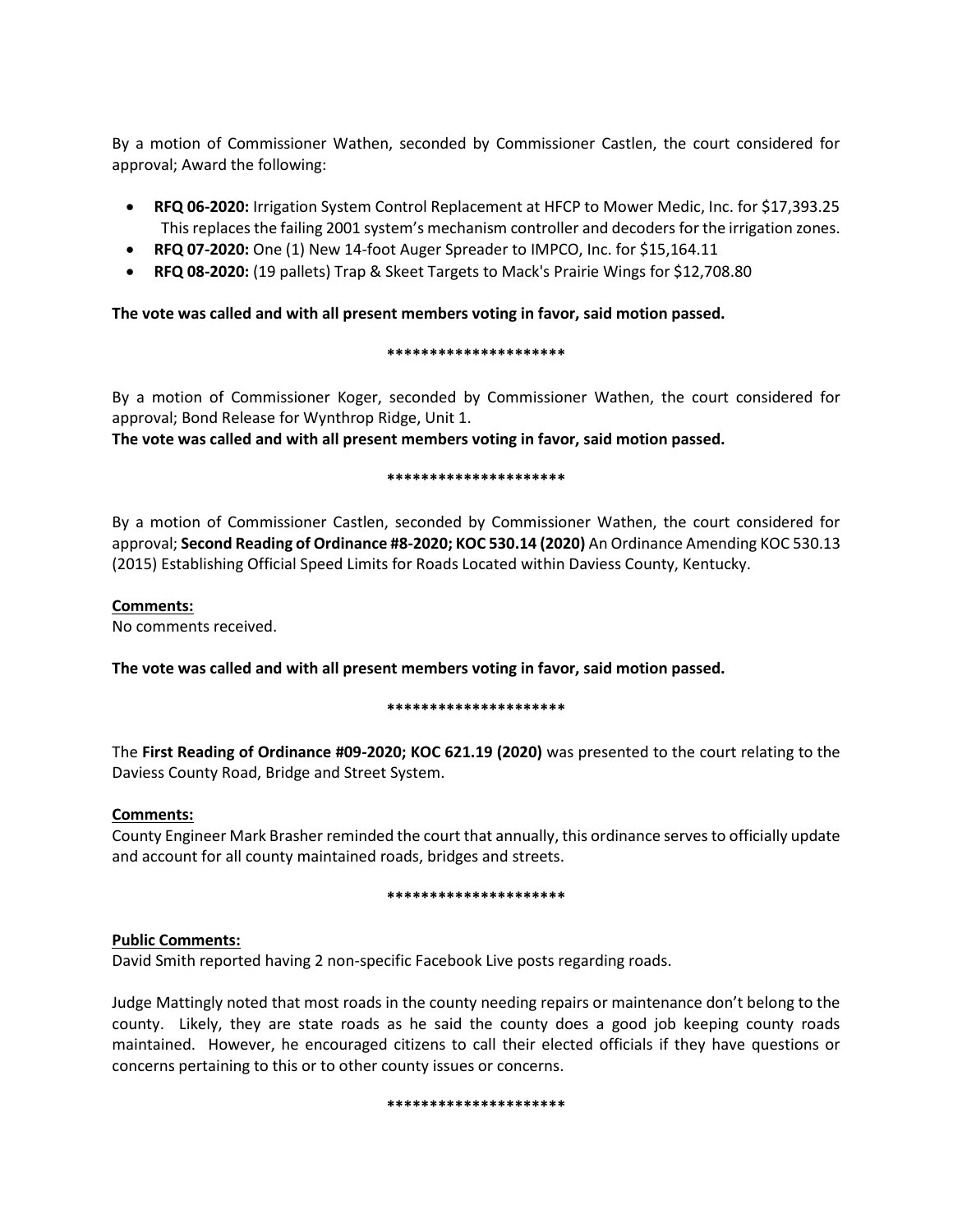### **Comments by the Daviess County Fiscal Court:**

Commissioner Castlen thanked the staff for accommodating his need to remotely attend this meeting.

Commissioner Wathen gave an update on the local COVID-19 Relief Fund noting that 35 agencies have received aid totaling \$605,000. He stated, "We have (received) a total of \$740,000."

At the next DC Parks Board meeting, Commissioner Wathen anticipates there to be a vote on whether the upcoming firework celebration at Panther Creek Park, due to COVID-19, should or shouldn't proceed. At the next court meeting, their vote will be shared.

Judge Mattingly was hopeful that next month's court meetings could see the return of in-person, public participation during court meetings. However, with the rise in local COVID-19 confirmed cases, along with new state restrictions, he will not be recommending this return. Hopes are that September meetings will allow for this return.

Judge Mattingly noted receipt of emails and letters talking about retaining or removing the Confederate Soldier Statue located on the Courthouse lawn. He remarked positively to a recent newspaper article by Owensboro Diocese Priest Ray Clark where he addressed forgiveness and reconciliation, which was in stark contrast to the letter he received from the Bishop. Bishop Medley's letter said he thought it "appalling that we would even consider placing the statue in a Catholic Cemetery." Judge Mattingly thanked him for his letter and added, "What I found appalling was the lack of knowledge of western Daviess County and where most of those farmers, (back in the 1860s), which side they came down on." He noted, there to be 2 boys who were executed without civil or military trials buried at St. Alphonsus Cemetery. Their families asked that their remains be returned home for burial at their (Catholic) Cemetery. Judge Mattingly added, "I don't believe it was an act mercy, as you (Bishop Medley) characterize it. I think it was just an act of love from a community for 2 sons who were killed."

Addressing the article in the paper regarding the ownership of this statue, Judge Mattingly stated, "I found it kind of interesting that we had a citizen in Daviess County who has come up with a 99-year lease with a group, who in my opinion, don't own the statue. Somebody said, well, you were going to return it to the owner. No, we were going to return it to the Daughters of the Confederacy for relocation at a Battlefield. That did not mean they owned it." He noted, the National Historic Registry defines its owner as the public. He stated, "I take umbrage somewhat with the Daughters of the Confederacy when they blew smoke and mirrors at everybody over that." Regarding the Military Veterans, Judge Mattingly noted that they would say that the monument was put there to honor soldiers in all wars. He reminded all that this monument was installed in the 1900's, before WWI and the number of wars that followed. He stated, "Again, that statue was put there for nothing other than to honor their confederate heroes." He noted that **Resolution 18-2020** will appear on the next meeting's agenda but may be changed slightly from the prior version. He stated, "The key, in my opinion, is whether or not we remove the statue from public property." He added, other particulars are ancillary. To the Daughters of the Confederacy, he said, "In 2016, there was a lawsuit filed against the University of Louisville (U of L) and the City Louisville (City) over a statue that was moved. In that lawsuit, the President of the Daughters of the Confederacy, with whom we are now talking, and the, I guess, he is the President of the Sons of the Confederate Veterans filed a lawsuit claiming ownership to a statue that had been in the possession of U of L and the City for 100 years or better and they lost. And the very citing of the National Historic record that those folks did, they said, hey, it's clear, it's owned by the public. Nobody has disputed that for 100 years." Judge Mattingly further stated, "I ask the community to allow this thing play out. I think the side that doesn't want us to move the statue is going